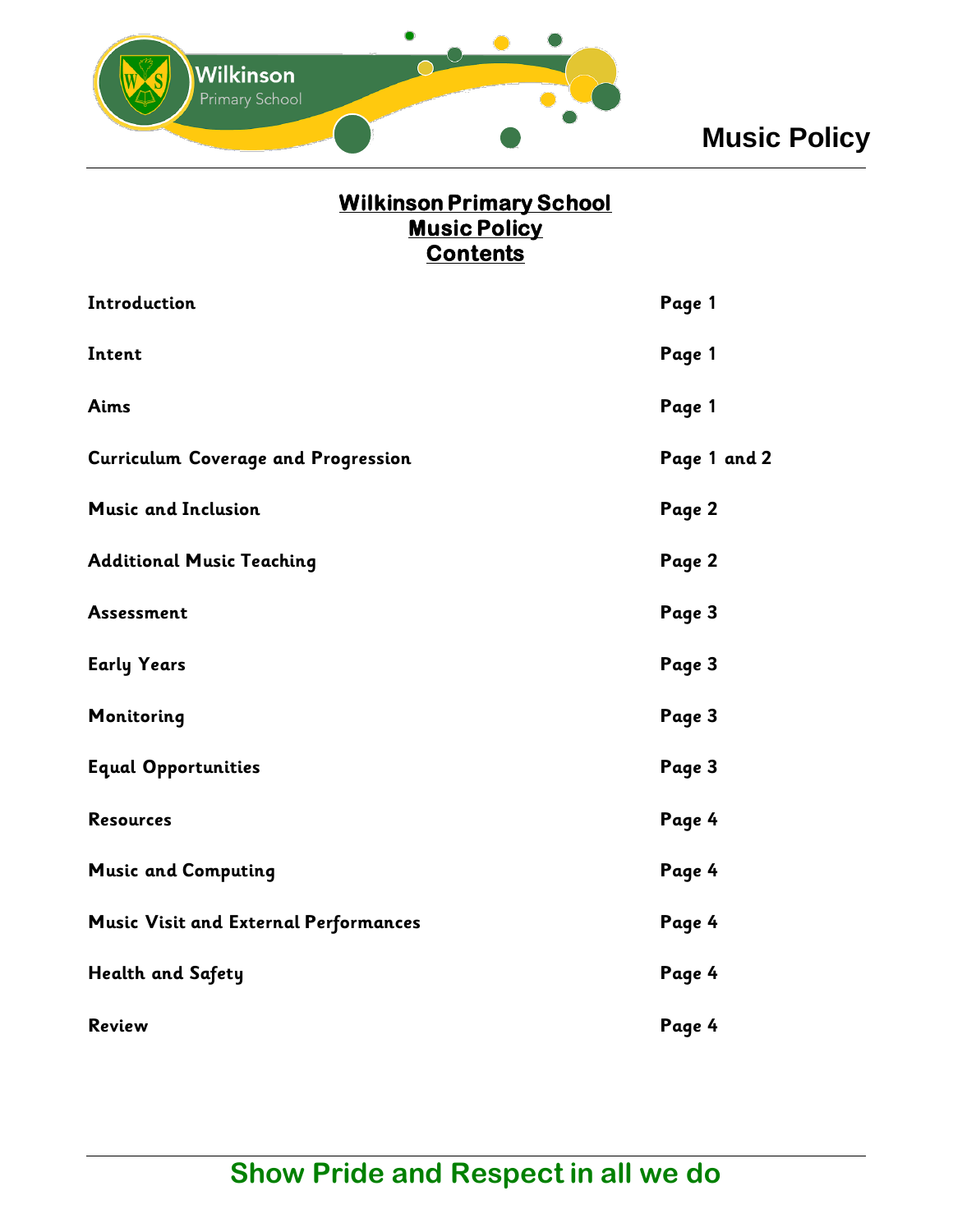

#### **Introduction:**

This policy expresses the school's purpose for the teaching and learning of Music. It sets out the aims; planning of the curriculum and assessment and monitoring based on the Music programmes of study (POS) for Key Stages 1 and 2 (DfE September 2013).

| Written by:             | Mr N. Hodges and Miss B. Childs |
|-------------------------|---------------------------------|
| Date written:           | February 2021                   |
| Approved (governors) on | February 2021                   |
| Review Date             | February 2022                   |

#### **Intent:**

In music, our intent is that all our children will aspire to develop a love of music and their talent as musicians, and so increase their self-confidence, creativity and sense of achievement; developing critically allowing them to compose, and to listen with discrimination. Music is a unique way of communicating that can inspire and motivate children. It is a vehicle for personal expression, and it can play an important part in the personal development of people. Music reflects the culture and society we live in, and so the teaching and learning of music enables children to better understand the world that they live in; it also plays an important part in helping children to feel part of a community. Besides being a creative and enjoyable subject, music is also a highly academic and demanding subject. At Wilkinson Primary School, it is our aim to provide opportunities for all children to create, play, perform and enjoy music, to develop the skills, to appreciate a wide variety of musical forms, and to begin to make judgments about the quality of music.

#### **Aims:**

Our aims in the teaching of music are to:

- Develop the child through engagement in musical activity.
- Ensure all pupils are able to access musical activities.
- Explore and understand how sounds are made and can be organised into musical structures.
- Develop the interrelated skills of composition, performance and musical appreciation.
- Develop and nurture pupils' sense of self and allow them opportunity to explore their own abilities

#### **Curriculum coverage and progression:**

- Planning for Music is implemented using two core documents: the National Curriculum Programme of Study for Computing and the Statutory Framework for Early Years Foundation Stage
- Long term planning has been developed using the Charanga Music Scheme and demonstrates coverage and progression of the attainment targets and expectations for Key Stage 1 and Key Stage 2 as identified in the Music POS.
- Medium term planning takes account of differentiation and progression and is based on the Charanga Music Scheme and some bespoke units of work developed within the school.
- Exemplification planning by the Wolverhampton Music Service and the Charanga Music Scheme has been used to support short term planning.

Plans are designed so that the topics children study in music build upon prior learning. While there are

### **Show Pride and Respect in all we do**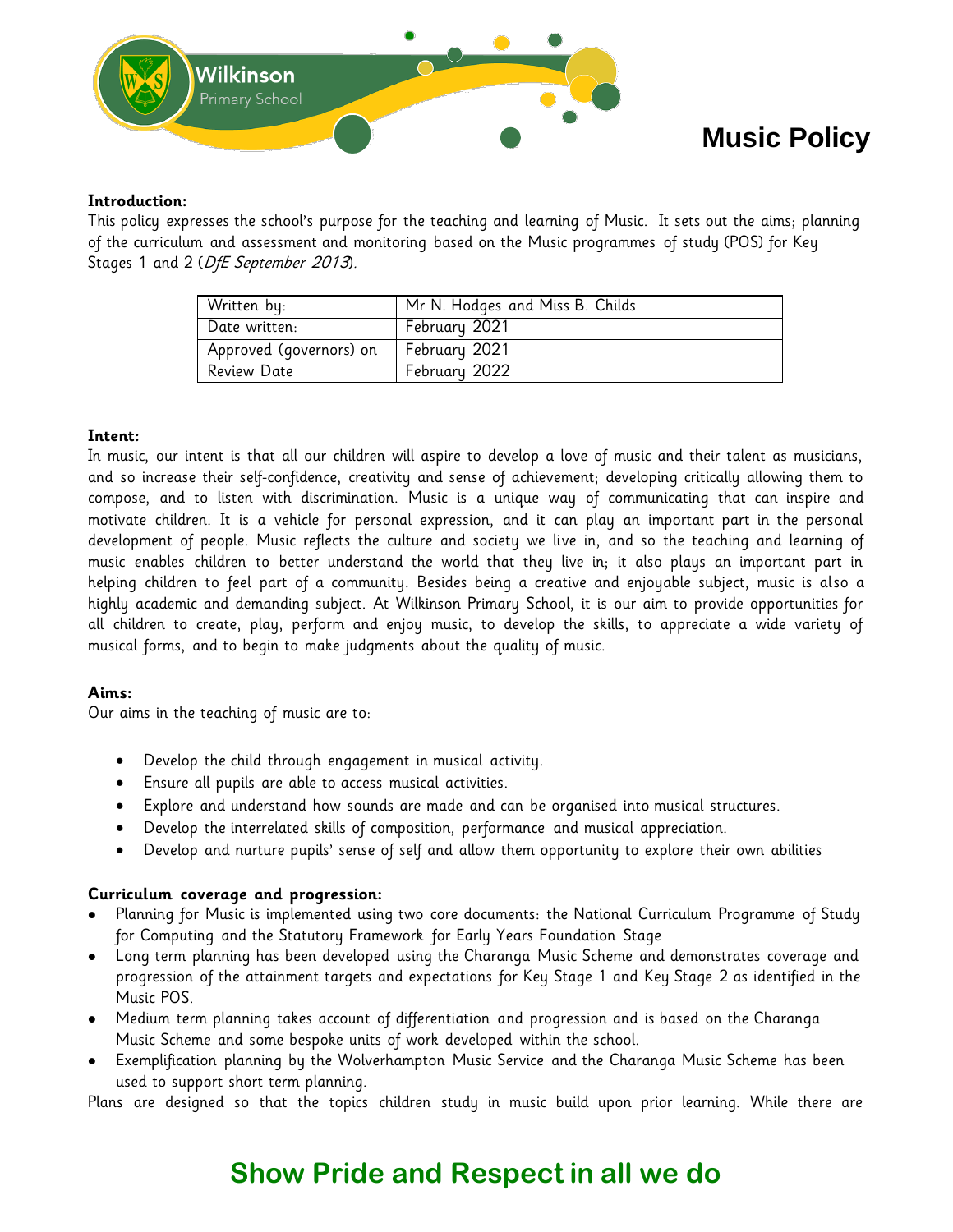

opportunities for children of all abilities to develop their skills and knowledge in each teaching unit, the progression planned into the scheme of work means that the children are increasingly challenged as they move through the school. This progression has three aspects:

- 1. Increasing breadth and range of musical experiences.
- 2. Increasing challenge and difficulty in musical activities.
- 3. Increasing confidence, sensitivity and creativity in the children's music-making.

Music features heavily during our creative curriculum at Wilkinson Primary School, whereby year groups will centre their creative outcome around a particular topic theme for the term in question. Children will then study aspects of music that link with their topic and through this, linking with the programmes of study as set out in the National Curriculum, we teach the required knowledge, skills and understanding in order for them to achieve the three aspects aforementioned.

#### **Music and Inclusion:**

At Wilkinson, we teach music to all children, whatever their ability and individual needs. Music forms part of the school curriculum policy to provide a broad and balanced education to all children. Through our music teaching, we provide learning opportunities that enable all pupils to make good progress. We strive to meet the needs of those pupils with Special Educational Needs, those with disabilities, Gifted and Talented pupils, and those learning English as an additional language. We take all reasonable steps to achieve these goals.

We do this by:

- Setting tasks that are open-ended and can have a variety of responses.
- Setting tasks of increasing difficulty.
- Sometimes grouping children by ability and setting different tasks to each ability group.
- Providing resources of different complexity, depending on the ability of the child.
- Using teaching assistants to support the work of individuals or groups of children.

#### **Additional Music Teaching:**

Children are offered the opportunity to study a musical instrument with peripatetic teachers. Peripatetic music teaching is bought in by the school and is supplied by the Wolverhampton Music Service (WMS).

All students in Year 3 are provided the opportunity to learn ukulele in a whole-class setting with the guitar teacher for a full academic year, Year 4 students have the opportunity to audition to play classical guitar, which is then continued into Year 5 and Year 6.

Year 5 and Year 6 also have the opportunity to be taught drum kit in small groups, with them typically obtaining a Grade 1 in drum kit by the end of Year 6.

These instrument lessons are in addition to the weekly national curriculum music teaching of the school, and usually takes place during creative lessons, from which children are withdrawn for the duration of the instrumental lesson.

## **Show Pride and Respect in all we do**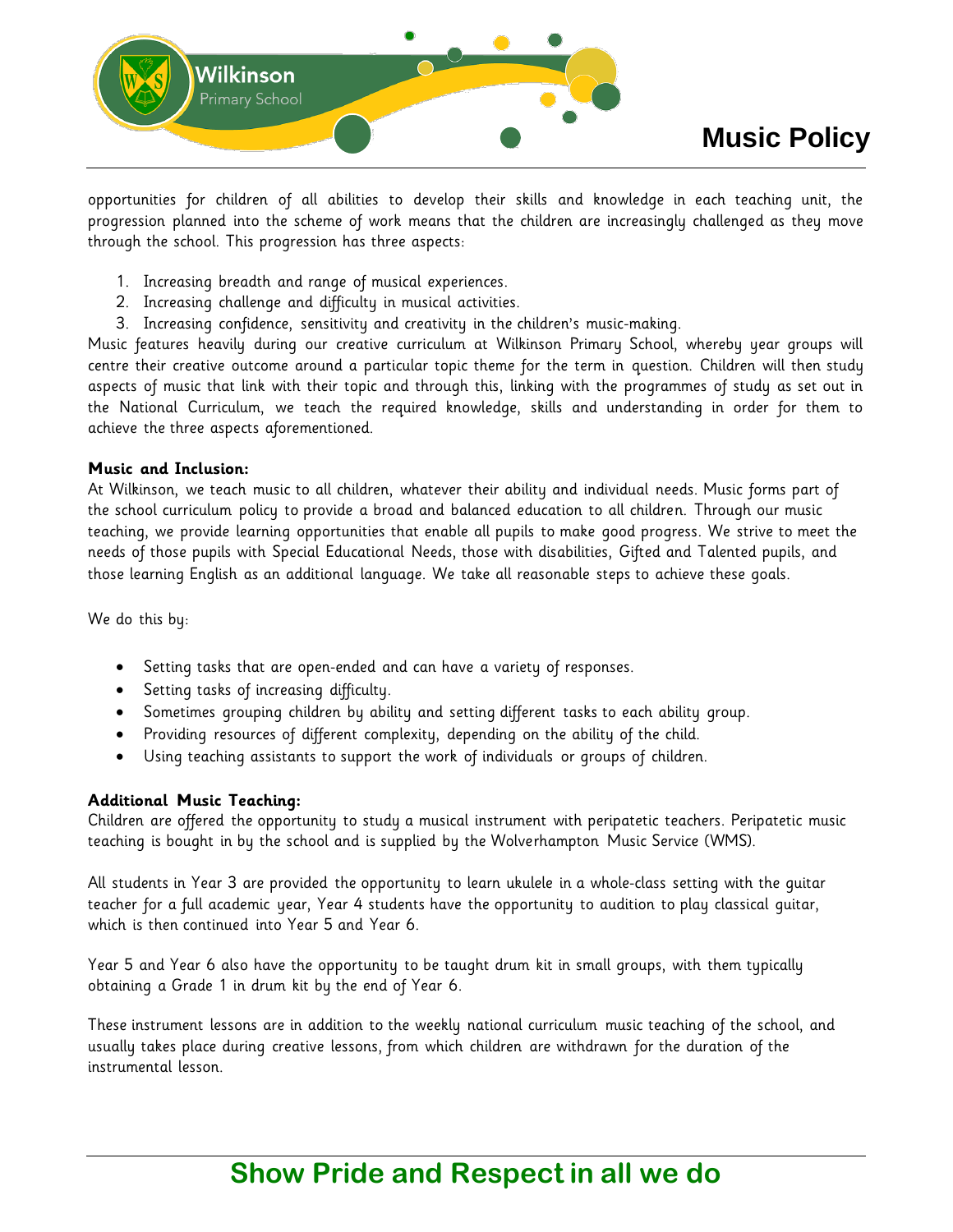

#### **Assessment:**

- Progress is assessed on an on-going basis against statements identified within the planning regarding what all learners, most learners and some learners will achieve. This ensures teachers are aware of individual pupil's progress in music.
- Self and formative assessment is used by the class teacher during whole class or group teaching. Children's confidence and difficulties are observed and use to inform future planning.
- At the end of each unit each class teacher creates an assessment record, indicating which pupils have achieved what all learners, most learners and some learners will achieve, including those that may be working below these statement of attainment. This is passed on to the Curriculum Coordinator.
- Children may use the school's self-assessment system (traffic lights) to assess their own learning.
- Open questions are used to challenge children's thinking and learning.
- Children are encouraged to evaluate their own and others' work in a positive and supportive environment, including peer assessment of the outcomes of each unit of work.
- Teacher's judgments are supported through a portfolio of evidence, featuring photographs and videos linked to digital QR codes.
- Information surrounding concerts, performances and musical successes are shared with the school community through the school website, display, celebration events, newsletters, and end of year reports.

#### **Early Years:**

- Pupils use music to support their learning for all Early Learning Goals as appropriate.
- Pupils in Foundation Stage class will have experiences using music indoors, outdoors and through role play in both child-initiated and teacher-directed time.
- The Foundation Stage staff use the 'Development Matters in the Early Years and Foundation Stage' to plan for music in a range of contexts.

#### **Monitoring:**

- The impact of the music curriculum is monitored regularly by the music subject leader through pupil discussion, samples of work, discussion with teachers, music evidence portfolios and lesson observations.
- Feedback from monitoring is given to individuals and groups in order to improve performance.
- Systematic monitoring of music teaching within school informs the subject leader and school development plan.
- The music leader conducts regular audits of the training needs of teachers and teaching assistants to improve their subject knowledge and confidence. Requests for training in music teaching can be part of individual teacher's performance management plan.

#### **Equal opportunities:**

At Wilkinson we are committed to promoting equal opportunities irrespective of socioeconomic background, gender, disability and ethnicity in all areas of the curriculum. We believe that children should have equal access to and participation in musical activities and events within school.

## **Show Pride and Respect in all we do**